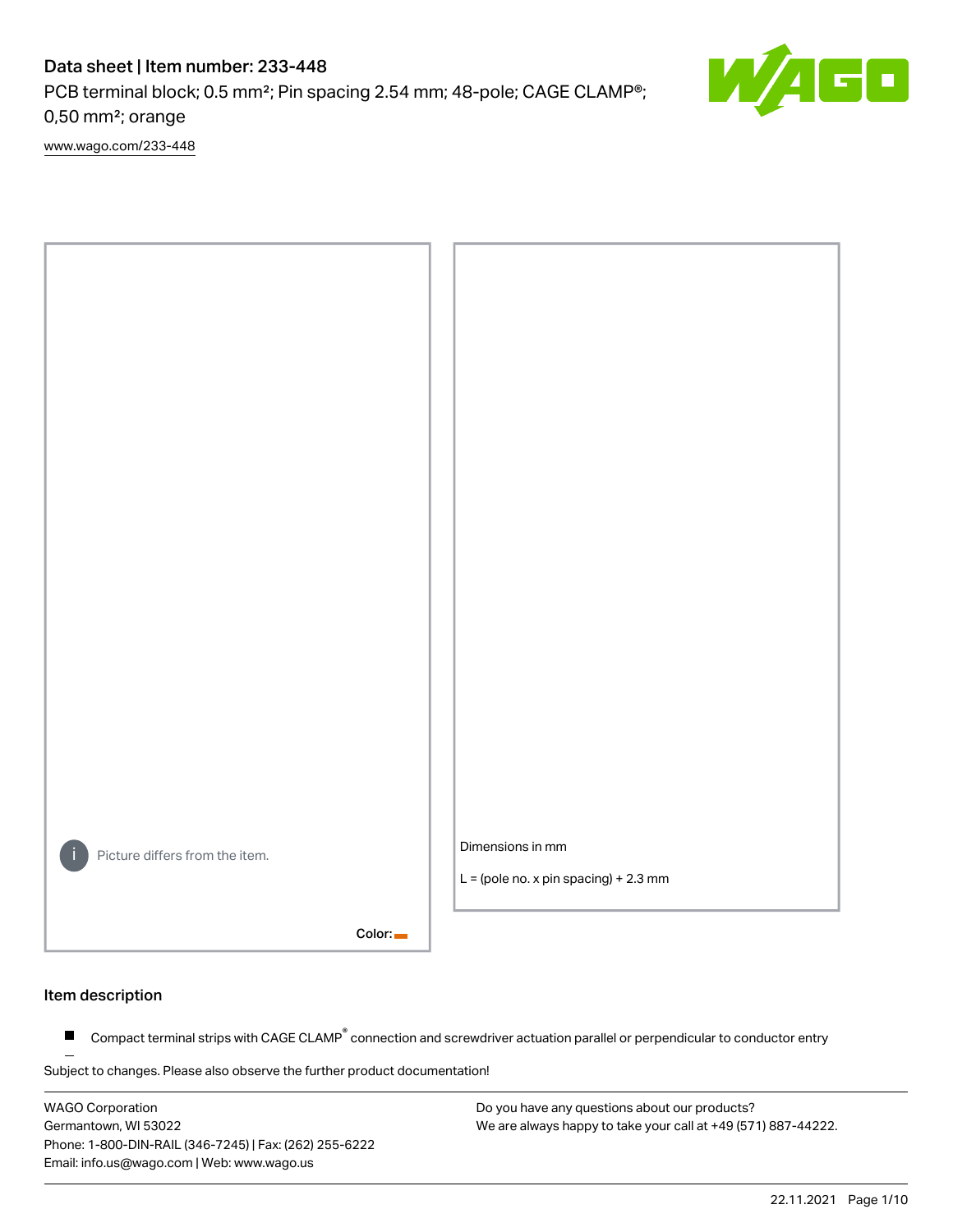[www.wago.com/233-448](http://www.wago.com/233-448)



- **Double solder pins for high mechanical stability**
- **Custom color combinations**

# Data

# Notes

| Variants: | Other pole numbers<br>Other colors<br>Mixed-color PCB connector strips<br>Direct marking<br>Other versions (or variants) can be requested from WAGO Sales or<br>configured at https://configurator.wago.com/ |
|-----------|--------------------------------------------------------------------------------------------------------------------------------------------------------------------------------------------------------------|
|           |                                                                                                                                                                                                              |

# Electrical data

#### IEC Approvals

| Ratings per                 | IEC/EN 60664-1                                                        |
|-----------------------------|-----------------------------------------------------------------------|
| Rated voltage (III / 3)     | 63 V                                                                  |
| Rated surge voltage (III/3) | $2.5$ kV                                                              |
| Rated voltage (III/2)       | 160 V                                                                 |
| Rated surge voltage (III/2) | $2.5$ kV                                                              |
| Nominal voltage (II/2)      | 320 V                                                                 |
| Rated surge voltage (II/2)  | $2.5$ kV                                                              |
| Rated current               | 6 A                                                                   |
| Legend (ratings)            | $(III / 2)$ $\triangle$ Overvoltage category III / Pollution degree 2 |

# UL Approvals

| Approvals per                  | UL 1059 |
|--------------------------------|---------|
| Rated voltage UL (Use Group B) | 150 V   |
| Rated current UL (Use Group B) |         |

## CSA Approvals

| Approvals per                   | CSA   |
|---------------------------------|-------|
| Rated voltage CSA (Use Group B) | 150 V |
| Rated current CSA (Use Group B) |       |

## Connection data

| Total number of connection points |  |
|-----------------------------------|--|
|-----------------------------------|--|

Subject to changes. Please also observe the further product documentation!

| <b>WAGO Corporation</b>                                | Do you have any questions about our products?                 |
|--------------------------------------------------------|---------------------------------------------------------------|
| Germantown, WI 53022                                   | We are always happy to take your call at +49 (571) 887-44222. |
| Phone: 1-800-DIN-RAIL (346-7245)   Fax: (262) 255-6222 |                                                               |
| Email: info.us@wago.com   Web: www.wago.us             |                                                               |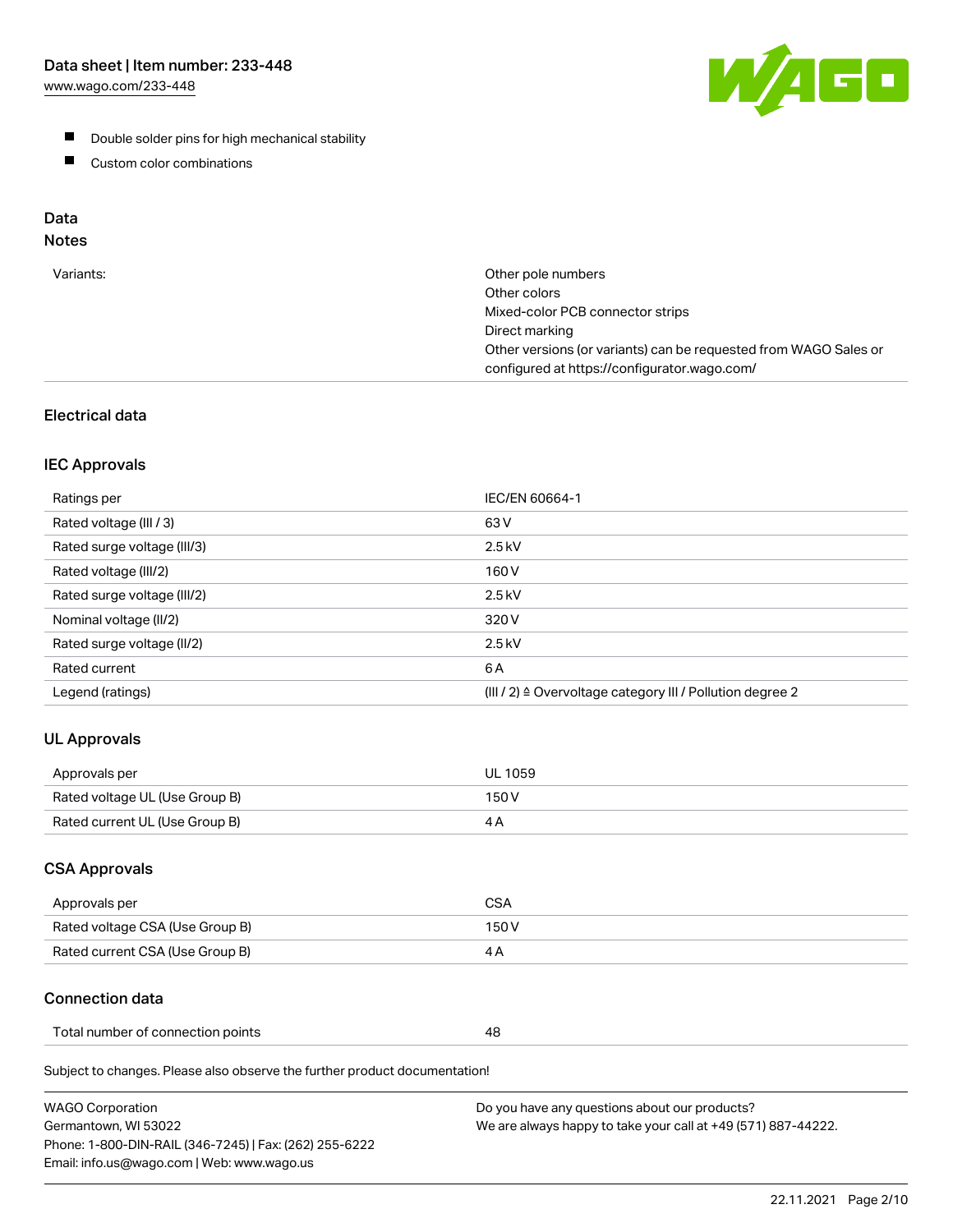[www.wago.com/233-448](http://www.wago.com/233-448)



| Total number of potentials | 48 |
|----------------------------|----|
| Number of connection types |    |
| Number of levels           |    |

#### Connection 1

| Connection technology                             | CAGE CLAMP                                                                                                                                                                          |
|---------------------------------------------------|-------------------------------------------------------------------------------------------------------------------------------------------------------------------------------------|
| <b>Actuation type</b>                             | Operating tool                                                                                                                                                                      |
| Solid conductor                                   | $0.080.5$ mm <sup>2</sup> / 28  20 AWG                                                                                                                                              |
| Fine-stranded conductor                           | $0.080.5$ mm <sup>2</sup> / 28  20 AWG                                                                                                                                              |
| Fine-stranded conductor; with insulated ferrule   | $0.25 \text{ mm}^2$                                                                                                                                                                 |
| Fine-stranded conductor: with uninsulated ferrule | $0.25 \text{ mm}^2$                                                                                                                                                                 |
| Note (conductor cross-section)                    | Terminating 0.75 mm <sup>2</sup> /18 AWG conductors is possible; however<br>insulation diameter allows only every other clamping unit to be<br>terminated with this conductor size. |
| Strip length                                      | $56$ mm $/ 0.20.24$ inch                                                                                                                                                            |
| Conductor connection direction to PCB             | 30 <sup>°</sup>                                                                                                                                                                     |
| Number of poles                                   | 48                                                                                                                                                                                  |

#### Physical data

| Pin spacing                          | $2.54 \, \text{mm}$ / 0.1 inch |
|--------------------------------------|--------------------------------|
| Width                                | 124.22 mm / 4.891 inch         |
| Height                               | 15.7 mm / 0.618 inch           |
| Height from the surface              | 11.7 mm / 0.461 inch           |
| Depth                                | 12.1 mm / 0.476 inch           |
| Solder pin length                    | 4 mm                           |
| Solder pin dimensions                | $0.5 \times 0.75$ mm           |
| Drilled hole diameter with tolerance | 1 1 <sup>(+0.1)</sup> mm       |

## PCB contact

| PCB Contact                         | THT                                      |
|-------------------------------------|------------------------------------------|
| Solder pin arrangement              | over the entire terminal strip (in-line) |
| Number of solder pins per potential |                                          |

## Material data

| Color          | orange |
|----------------|--------|
| Material group |        |

Subject to changes. Please also observe the further product documentation!

| <b>WAGO Corporation</b>                                | Do you have any questions about our products?                 |
|--------------------------------------------------------|---------------------------------------------------------------|
| Germantown, WI 53022                                   | We are always happy to take your call at +49 (571) 887-44222. |
| Phone: 1-800-DIN-RAIL (346-7245)   Fax: (262) 255-6222 |                                                               |
| Email: info.us@wago.com   Web: www.wago.us             |                                                               |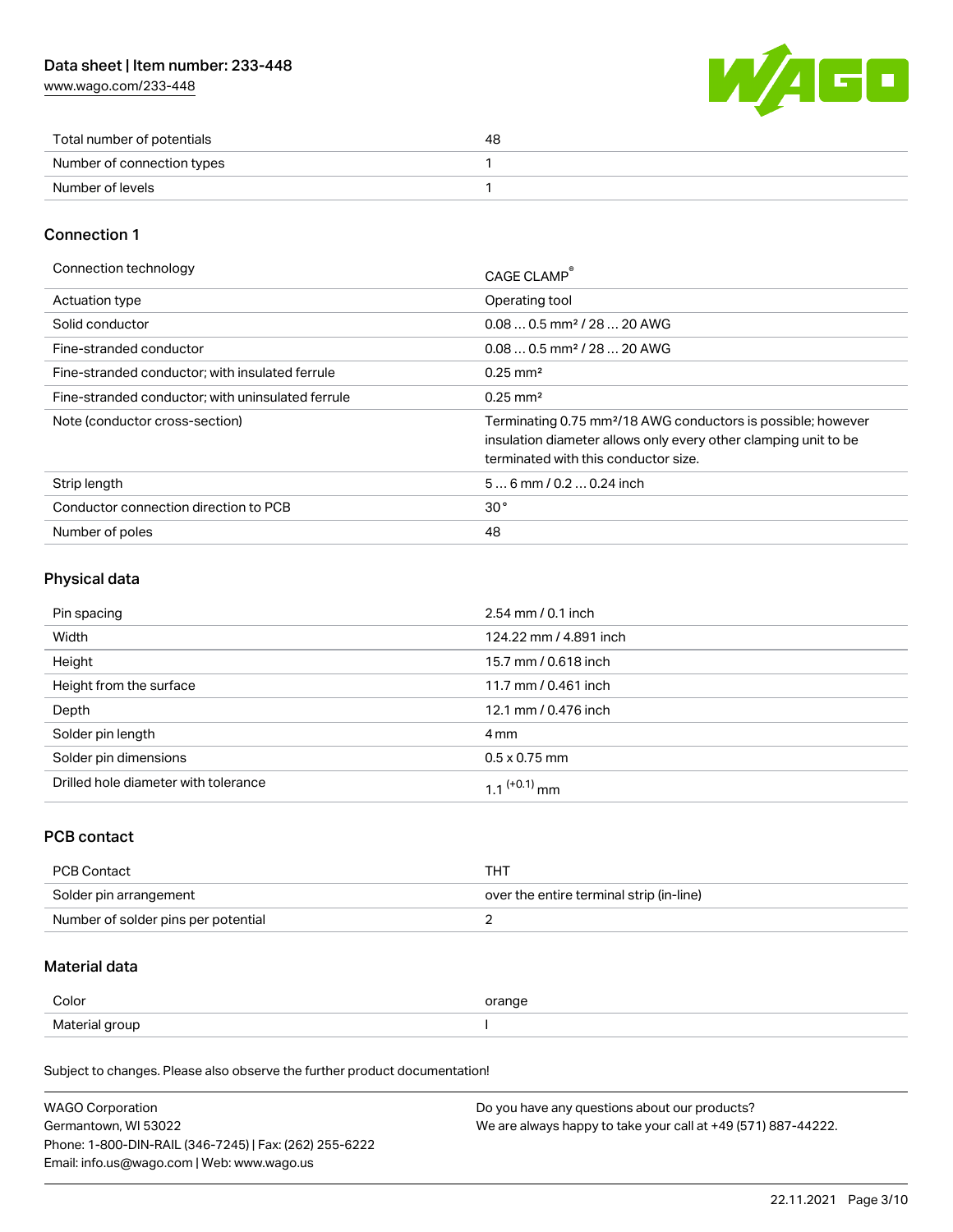[www.wago.com/233-448](http://www.wago.com/233-448)



| Insulation material         | Polyamide (PA66)                        |
|-----------------------------|-----------------------------------------|
| Flammability class per UL94 | V <sub>0</sub>                          |
| Clamping spring material    | Chrome nickel spring steel (CrNi)       |
| Contact material            | Electrolytic copper ( $E_{\text{Cu}}$ ) |
| Contact plating             | tin-plated                              |
| Fire load                   | 0.244MJ                                 |
| Weight                      | 16.4g                                   |
|                             |                                         |

#### Environmental requirements

| Limit temperature range | -60  +105 °C |
|-------------------------|--------------|
|-------------------------|--------------|

#### Commercial data

| Product Group         | 4 (Printed Circuit) |
|-----------------------|---------------------|
| PU (SPU)              | 40 (10) Stück       |
| Packaging type        | box                 |
| Country of origin     | <b>CH</b>           |
| <b>GTIN</b>           | 4045454051242       |
| Customs tariff number | 8536904000          |

### Approvals / Certificates

#### Country specific Approvals

| Logo | Approval                               | <b>Additional Approval Text</b> | Certificate<br>name |
|------|----------------------------------------|---------------------------------|---------------------|
|      | <b>CCA</b><br>DEKRA Certification B.V. | EN 60998                        | NTR NL<br>6946      |
| KEMA | <b>CCA</b><br>DEKRA Certification B.V. | EN 60998                        | 2153951.01          |
|      | <b>CCA</b><br>DEKRA Certification B.V. | EN 60947-7-4                    | NTR NL<br>7786      |
|      | <b>CSA</b><br>DEKRA Certification B.V. | C <sub>22.2</sub>               | 1465035             |

Subject to changes. Please also observe the further product documentation!

| <b>WAGO Corporation</b>                                | Do you have any questions about our products?                 |  |
|--------------------------------------------------------|---------------------------------------------------------------|--|
| Germantown, WI 53022                                   | We are always happy to take your call at +49 (571) 887-44222. |  |
| Phone: 1-800-DIN-RAIL (346-7245)   Fax: (262) 255-6222 |                                                               |  |
| Email: info.us@wago.com   Web: www.wago.us             |                                                               |  |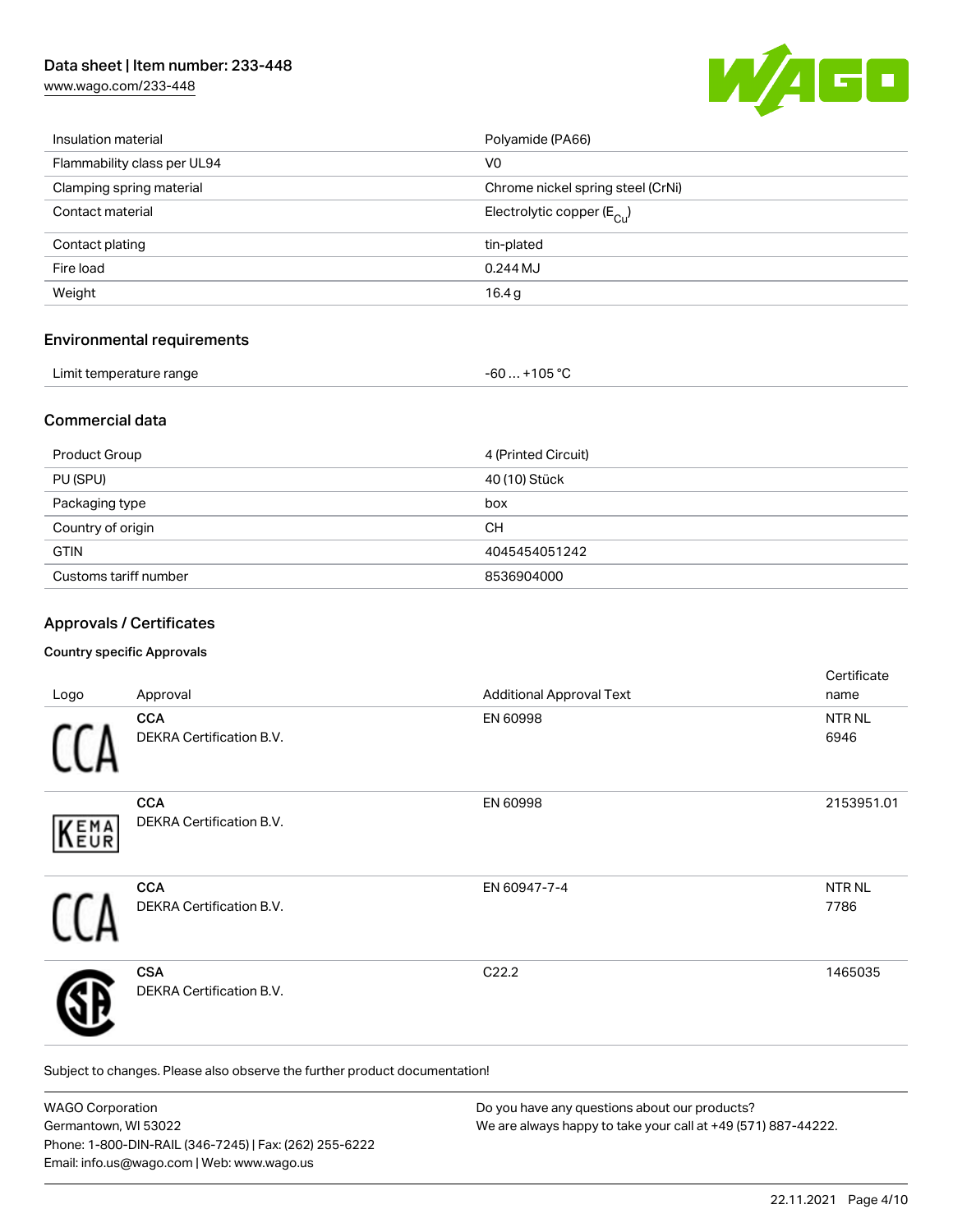

KEMA/KEUR DEKRA Certification B.V. EN 60947-7-4 71-111040

Ship Approvals

| Logo | Approval                                                | <b>Additional Approval Text</b> | Certificate<br>name               |
|------|---------------------------------------------------------|---------------------------------|-----------------------------------|
| ABS. | <b>ABS</b><br>American Bureau of Shipping               | $\overline{\phantom{0}}$        | $19-$<br>HG1869876-<br><b>PDA</b> |
|      | <b>DNV GL</b><br>Det Norske Veritas, Germanischer Lloyd |                                 | TAE000016Z                        |
|      |                                                         |                                 |                                   |

#### UL-Approvals

|        |                               |                                 | Certificate |
|--------|-------------------------------|---------------------------------|-------------|
| Logo   | Approval                      | <b>Additional Approval Text</b> | name        |
|        | UL                            | <b>UL 1059</b>                  | E45172      |
| $\Box$ | UL International Germany GmbH |                                 |             |

#### Optional accessories

| Ferrule             |                                                                                                        |                      |
|---------------------|--------------------------------------------------------------------------------------------------------|----------------------|
|                     | Item no.: 216-131                                                                                      |                      |
|                     | Ferrule; Sleeve for 0.25 mm <sup>2</sup> / AWG 24; uninsulated; electro-tin plated; silver-colored     | www.wago.com/216-131 |
|                     | Item no.: 216-151                                                                                      |                      |
|                     | Ferrule; Sleeve for 0.25 mm <sup>2</sup> / AWG 24; uninsulated; electro-tin plated                     | www.wago.com/216-151 |
|                     | Item no.: 216-301                                                                                      |                      |
|                     | Ferrule; Sleeve for 0.25 mm <sup>2</sup> / AWG 24; insulated; electro-tin plated; yellow               | www.wago.com/216-301 |
|                     | Item no.: 216-321                                                                                      |                      |
|                     | Ferrule; Sleeve for 0.25 mm <sup>2</sup> / AWG 24; insulated; electro-tin plated; yellow               | www.wago.com/216-321 |
| Marking accessories |                                                                                                        |                      |
| Marking strip       |                                                                                                        |                      |
|                     | Item no.: 210-331/250-207                                                                              | www.wago.com/210-331 |
|                     | Marking strips; as a DIN A4 sheet; MARKED; 1-48 (100x); Height of marker strip: 2.3 mm/0.091 in; Strip | /250-207             |
|                     | length 182 mm; Horizontal marking; Self-adhesive; white                                                |                      |

#### Item no.: 210-331/250-202

Subject to changes. Please also observe the further product documentation!

| <b>WAGO Corporation</b>                                |
|--------------------------------------------------------|
| Germantown, WI 53022                                   |
| Phone: 1-800-DIN-RAIL (346-7245)   Fax: (262) 255-6222 |
| Email: info.us@wago.com   Web: www.wago.us             |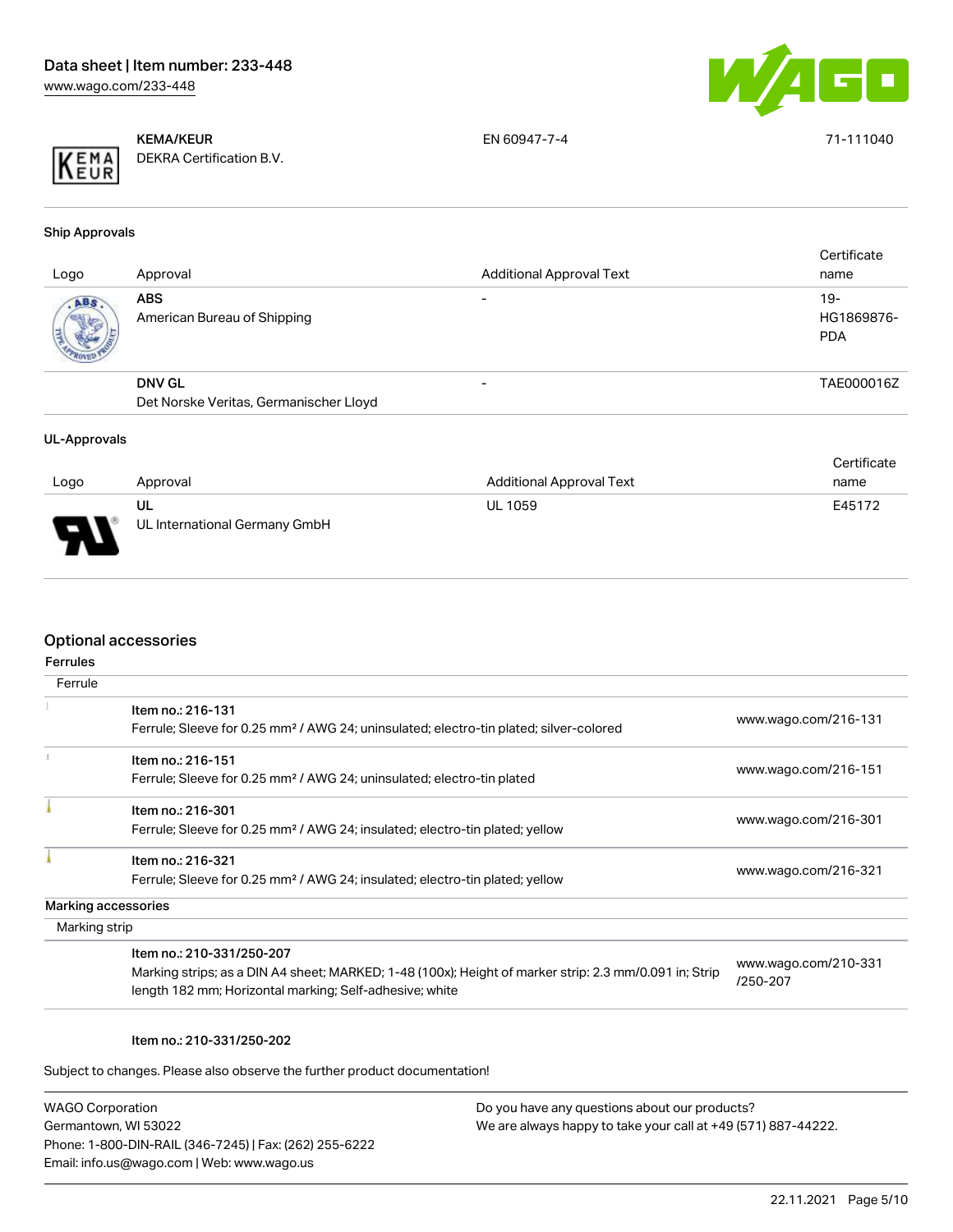

|                | Marking strips; as a DIN A4 sheet; MARKED; 1-16 (400x); Height of marker strip: 2.3 mm/0.091 in; Strip<br>length 182 mm; Horizontal marking; Self-adhesive; white                               | www.wago.com/210-331<br>/250-202 |
|----------------|-------------------------------------------------------------------------------------------------------------------------------------------------------------------------------------------------|----------------------------------|
|                | Item no.: 210-331/254-204<br>Marking strips; as a DIN A4 sheet; MARKED; 17-32 (400x); Height of marker strip: 2.3 mm/0.091 in; Strip<br>length 182 mm; Horizontal marking; Self-adhesive; white | www.wago.com/210-331<br>/254-204 |
|                | Item no.: 210-331/250-204<br>Marking strips; as a DIN A4 sheet; MARKED; 17-32 (400x); Height of marker strip: 2.3 mm/0.091 in; Strip<br>length 182 mm; Horizontal marking; Self-adhesive; white | www.wago.com/210-331<br>/250-204 |
|                | Item no.: 210-331/254-206<br>Marking strips; as a DIN A4 sheet; MARKED; 33-48 (400x); Height of marker strip: 2.3 mm/0.091 in; Strip<br>length 182 mm; Horizontal marking; Self-adhesive; white | www.wago.com/210-331<br>/254-206 |
|                | Item no.: 210-331/250-206<br>Marking strips; as a DIN A4 sheet; MARKED; 33-48 (400x); Height of marker strip: 2.3 mm/0.091 in; Strip<br>length 182 mm; Horizontal marking; Self-adhesive; white | www.wago.com/210-331<br>/250-206 |
|                | Item no.: 210-331/254-202<br>Marking strips; as a DIN A4 sheet; MARKED; 1-16 (400x); Height of marker strip: 2.3 mm/0.091 in; Strip<br>length 182 mm; Horizontal marking; Self-adhesive; white  | www.wago.com/210-331<br>/254-202 |
|                | Item no.: 210-331/254-207<br>Marking strips; as a DIN A4 sheet; MARKED; 1-48 (100x); Height of marker strip: 2.3 mm/0.091 in; Strip<br>length 182 mm; Horizontal marking; Self-adhesive; white  | www.wago.com/210-331<br>/254-207 |
| <b>Tools</b>   |                                                                                                                                                                                                 |                                  |
| Operating tool |                                                                                                                                                                                                 |                                  |
|                | Item no.: 210-648<br>Operating tool; Blade: 2.5 x 0.4 mm; with a partially insulated shaft; angled; short                                                                                       | www.wago.com/210-648             |
|                | Item no.: 210-647<br>Operating tool; Blade: 2.5 x 0.4 mm; with a partially insulated shaft; multicoloured                                                                                       | www.wago.com/210-647             |
|                | Item no.: 210-719<br>Operating tool; Blade: 2.5 x 0.4 mm; with a partially insulated shaft                                                                                                      | www.wago.com/210-719             |
|                | Item no.: 233-332<br>Operating tool; made of insulating material; white                                                                                                                         | www.wago.com/233-332             |
|                | Item no.: 233-331<br>Operating tool; insulated; yellow                                                                                                                                          | www.wago.com/233-331             |
|                | Item no.: 233-335<br>Operating tool; yellow                                                                                                                                                     | www.wago.com/233-335             |

Subject to changes. Please also observe the further product documentation!

WAGO Corporation Germantown, WI 53022 Phone: 1-800-DIN-RAIL (346-7245) | Fax: (262) 255-6222 Email: info.us@wago.com | Web: www.wago.us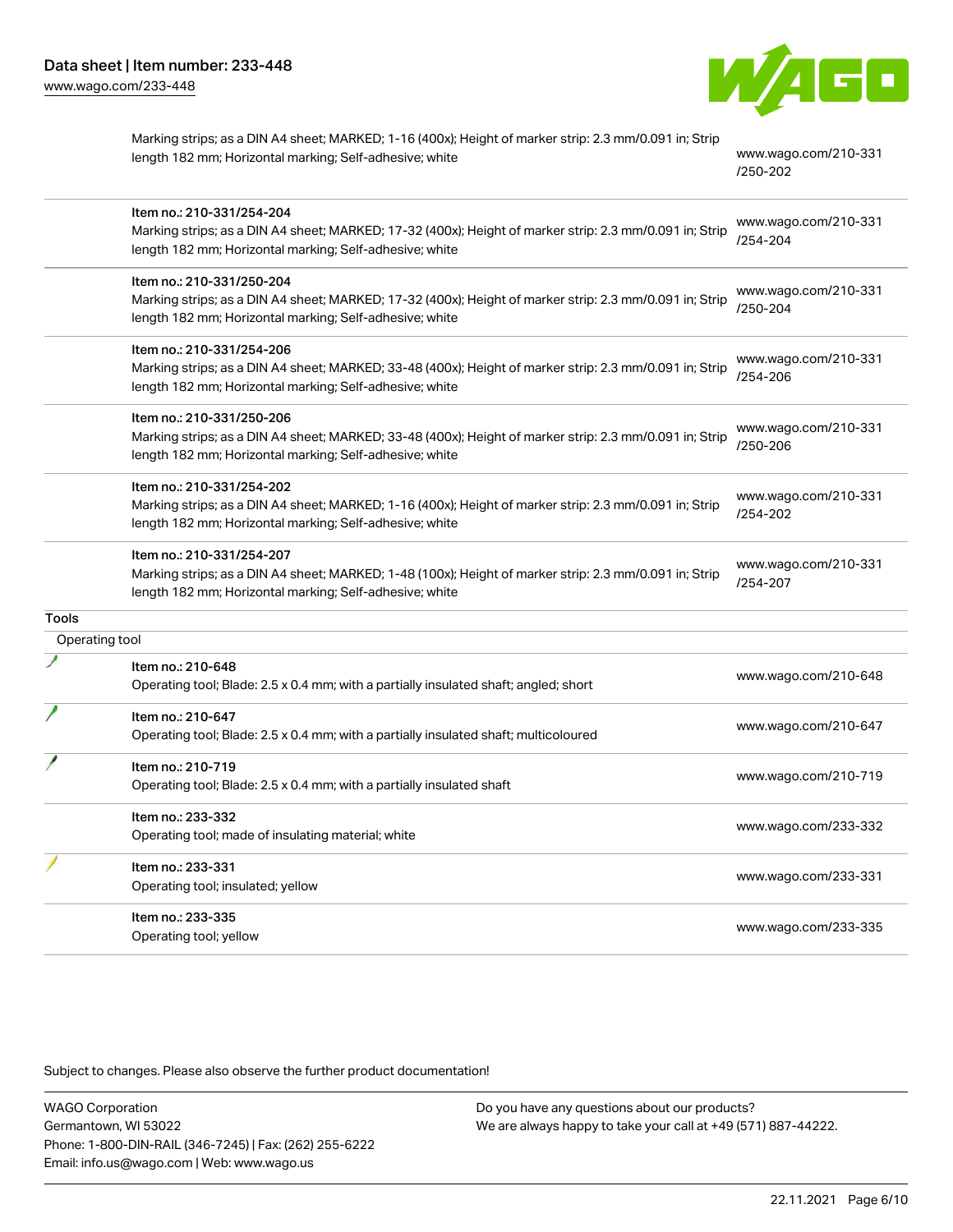

#### Downloads Documentation

| <b>Additional Information</b>           |            |               |          |
|-----------------------------------------|------------|---------------|----------|
| Technical explanations                  | 2019 Apr 3 | pdf<br>2.0 MB | Download |
|                                         |            |               |          |
| $\bigcap$ $\bigcap$ $\bigcap$ $\bigcap$ |            |               |          |

## CAD files CAE data

| vru udu                   |     |          |
|---------------------------|-----|----------|
| EPLAN Data Portal 233-448 | URL | Download |
| ZUKEN Portal 233-448      | URL | Download |

#### PCB Design

| Symbol and Footprint 233-448                                                        | URL | Download |
|-------------------------------------------------------------------------------------|-----|----------|
| CAx data for your PCB design, consisting of "schematic symbols and PCB footprints", |     |          |
| allow easy integration of the WAGO component into your development environment.     |     |          |

#### Supported formats:

- $\blacksquare$ Accel EDA 14 & 15
- $\blacksquare$ Altium 6 to current version
- $\blacksquare$ Cadence Allegro
- $\blacksquare$ **DesignSpark**
- $\blacksquare$ Eagle Libraries
- $\blacksquare$ KiCad
- $\blacksquare$ Mentor Graphics BoardStation
- $\blacksquare$ Mentor Graphics Design Architect
- $\blacksquare$ Mentor Graphics Design Expedition 99 and 2000
- $\blacksquare$ OrCAD 9.X PCB and Capture
- $\blacksquare$ PADS PowerPCB 3, 3.5, 4.X, and 5.X
- $\blacksquare$ PADS PowerPCB and PowerLogic 3.0
- $\blacksquare$ PCAD 2000, 2001, 2002, 2004, and 2006
- $\blacksquare$ Pulsonix 8.5 or newer
- $\blacksquare$ STL
- $\blacksquare$ 3D STEP
- $\blacksquare$ TARGET 3001!

Subject to changes. Please also observe the further product documentation!

WAGO Corporation Germantown, WI 53022 Phone: 1-800-DIN-RAIL (346-7245) | Fax: (262) 255-6222 Email: info.us@wago.com | Web: www.wago.us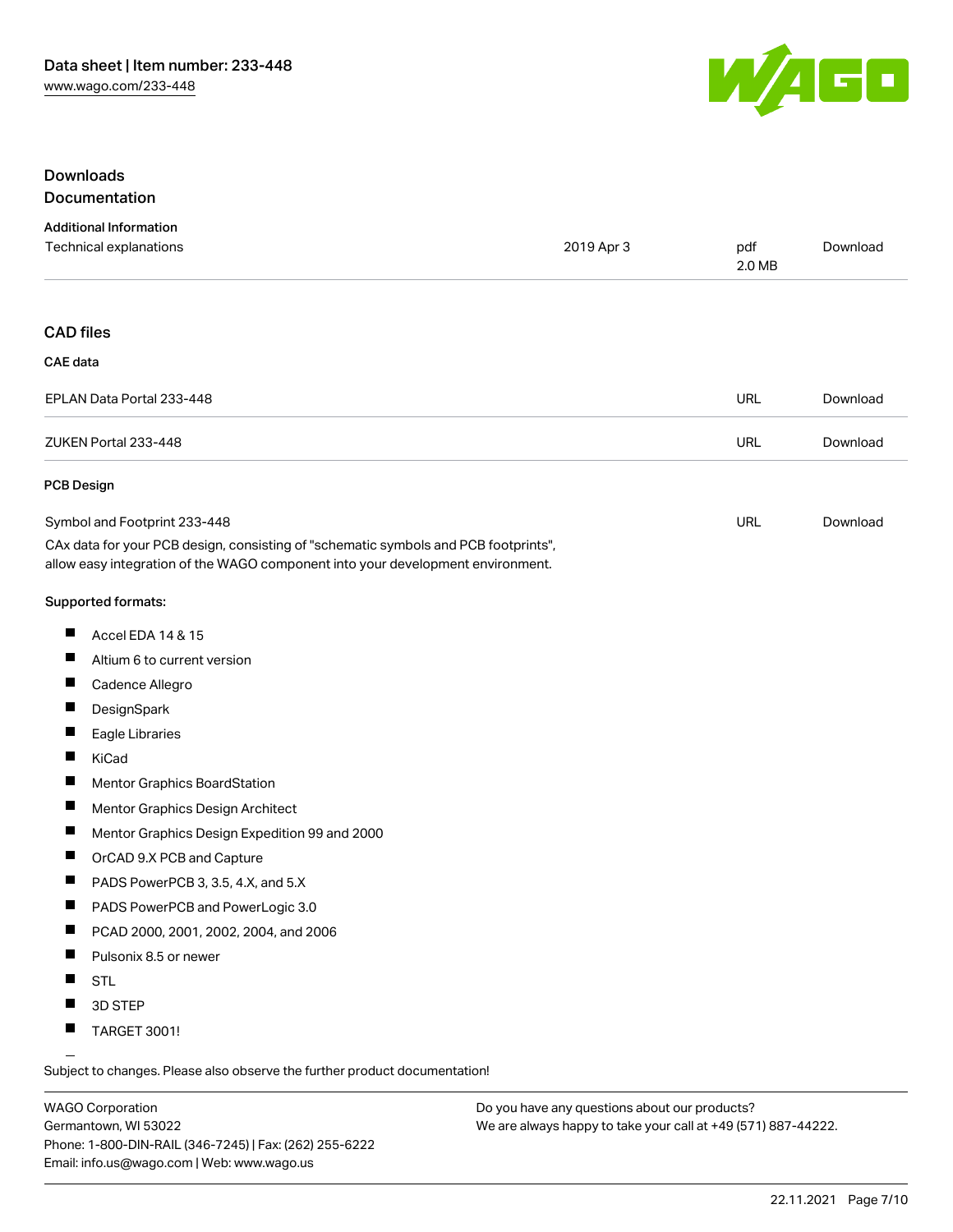[www.wago.com/233-448](http://www.wago.com/233-448)

- $\blacksquare$ View Logic ViewDraw
- $\blacksquare$ Quadcept

 $\overline{\phantom{a}}$ 

- $\blacksquare$ Zuken CadStar 3 and 4
- $\blacksquare$ Zuken CR-5000 and CR-8000

PCB Component Libraries (EDA), PCB CAD Library Ultra Librarian

| CAD data                                                                                                                           |            |          |  |
|------------------------------------------------------------------------------------------------------------------------------------|------------|----------|--|
| 2D/3D Models 233-448                                                                                                               | <b>URL</b> | Download |  |
|                                                                                                                                    |            |          |  |
| <b>Environmental Product Compliance</b>                                                                                            |            |          |  |
| <b>Compliance Search</b>                                                                                                           |            |          |  |
| Environmental Product Compliance 233-448                                                                                           | <b>URL</b> | Download |  |
| PCB terminal block; 0.5 mm <sup>2</sup> ; Pin spacing 2.54 mm; 48-pole; CAGE CLAMP <sup>®</sup> ; 0,50<br>mm <sup>2</sup> ; orange |            |          |  |

## Installation Notes

#### Conductor termination



Inserting a conductor via 3.5 mm screwdriver.

Screwdriver actuation parallel to conductor entry



Inserting a conductor via 3.5 mm<br>Inserting a conductor via operating tool. screwdriver.



Screwdriver actuation perpendicular to conductor entry

Subject to changes. Please also observe the further product documentation!

WAGO Corporation Germantown, WI 53022 Phone: 1-800-DIN-RAIL (346-7245) | Fax: (262) 255-6222 Email: info.us@wago.com | Web: www.wago.us

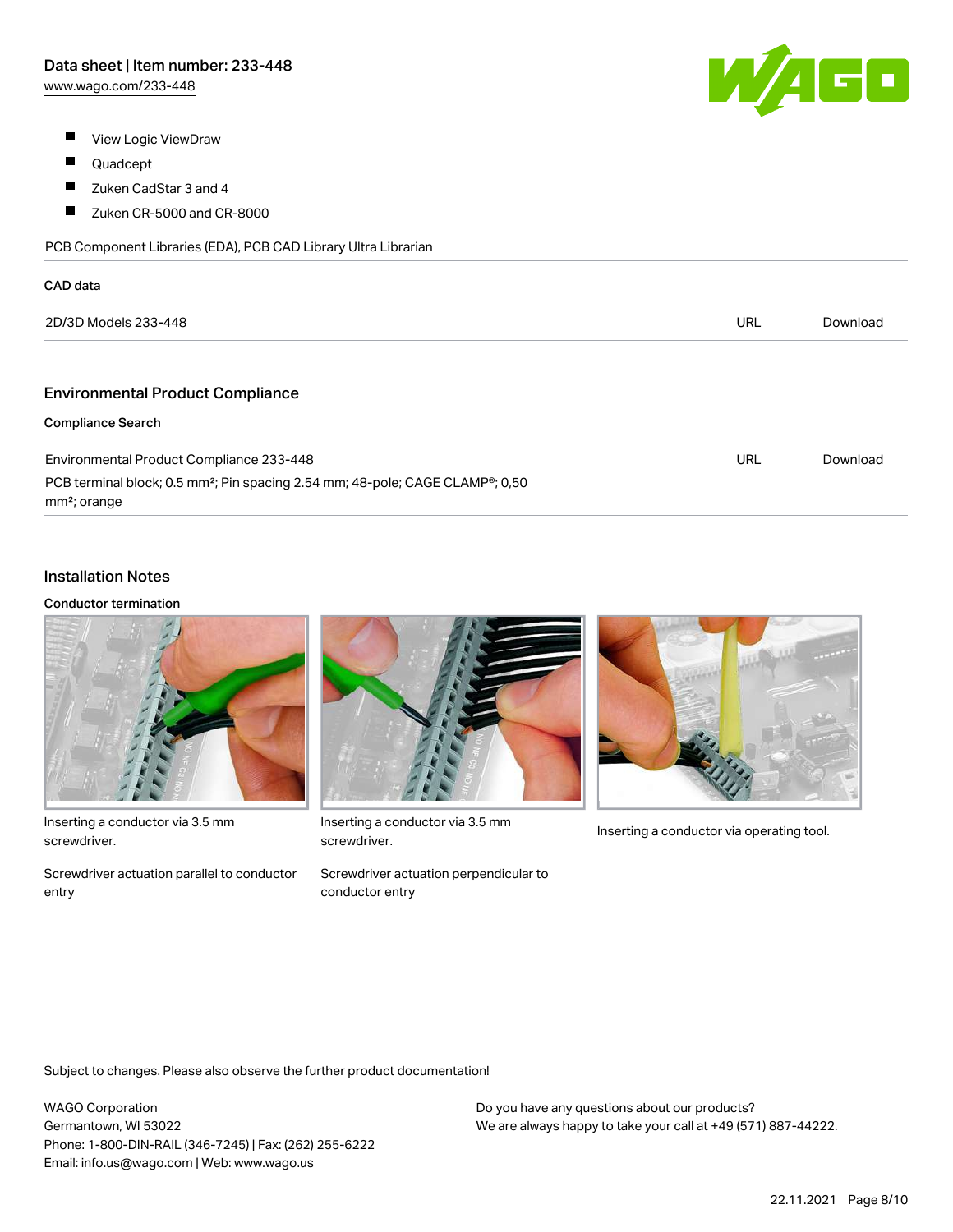[www.wago.com/233-448](http://www.wago.com/233-448)





Compared to standard screwdrivers, these operating tools are far more convenient for wiring PCB terminal strips at factory.

Installation



PCB Terminal Strips placed behind each other save space – staggering them by half the pin spacing simplifies subsequent wiring of the first row.

Installation

Subject to changes. Please also observe the further product documentation!

WAGO Corporation Germantown, WI 53022 Phone: 1-800-DIN-RAIL (346-7245) | Fax: (262) 255-6222 Email: info.us@wago.com | Web: www.wago.us